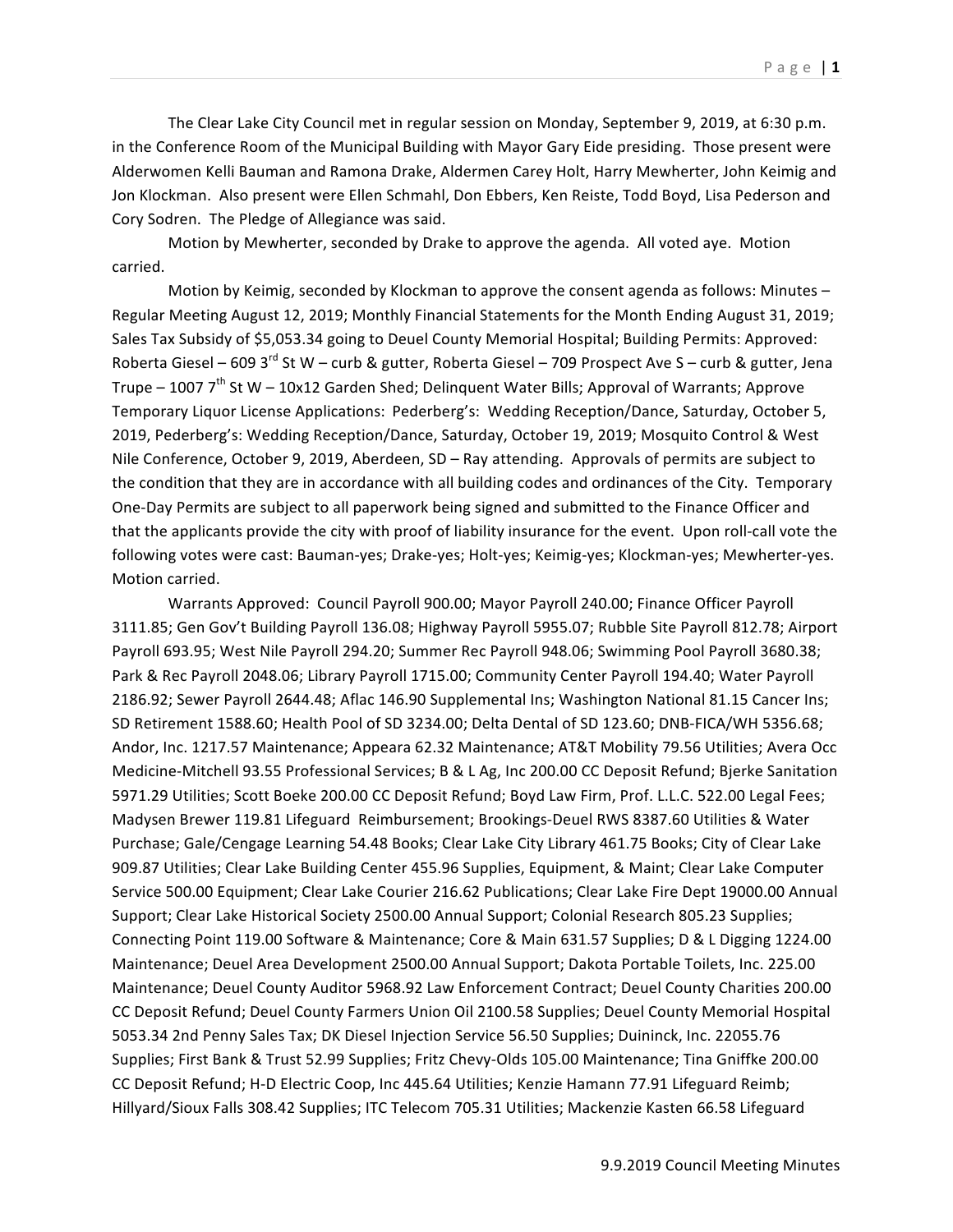Reimb; Brady Knight 119.81 Lifeguard Reimb; Becky Krause 200.00 CC Deposit Refund; Martha Stewart Living 19.00 Subscription; MAS Media Inc. 300.00 Promote City; Maynard's Food 49.56 Concessions & Supplies; Midwest Living 15.00 Subscription; Northwestern Energy 44.99 Utilities; One Office Solution 160.80 Supplies; Ottertail Power Co 3831.10 Utilities; Ottertail Power Co 445.38 Maintenance; Pfeifer's 484.34 Supplies; Tanner Preheim 125.81 Lifeguard Reimb; SD Department of Health 30.00 Maintenance; Pitney Bowes Purchase Power 770.99 Postage; Roelofsen Implement Inc 80.89 Supplies; Sarah Ronne 66.58 Lifeguard Reimb; Runnings Farm and Fleet 438.76 Supplies; SD State Treasurer (SD DOR) 834.69 Sales & Use Tax; Sodak Gardens 128.25 Supplies & Maintenance; Steve Rhody Services 38.00 Maintenance; Jeff Theisen 108.60 WM Deposit Refund; Ron Timmons Estate 50.00 WM Deposit Refund; Productivity Plus Account 257.57 Supplies; US Bank Trust-Spa Lkbox Cm9695 6837.30 Loan Payment; United States Dept of Ag 6107.00 Loan Payment; Nathan Wiekamp 100.00 WM Deposit Refund.

No one appeared for public voice.

The Second Reading of Ordinance No. 575, 2020 Appropriations Ordinance, was completed. Motion by Keimig, seconded by Holt to approve Ordinance No. 575. Upon roll-call vote the following votes were cast: Bauman-yes; Drake-yes; Holt-yes; Keimig-yes; Klockman-yes; Mewherter-yes. Motion carried.

Cory Sodren met with the Council to discuss the current fire pit Ordinance as he feels there needs to be more clarification on what is and what is not allowed. The Council will review and update the Ordinance.

Motion by Keimig, seconded by Holt to accept the bid from  $1<sup>st</sup>$  Choice Pool & Spa for \$750.00 to winterize the swimming pool. Upon roll-call vote the following votes were cast: Bauman-yes; Drake-yes; Holt-yes; Keimig-yes; Klockman-yes; Mewherter-yes. Motion carried.

Motion by Holt, seconded by Keimig to authorize City Superintendent Don Ebbers to contact Pipe Masters to camera and fix the leak at the swimming pool. Upon roll-call vote the following votes were cast: Bauman-yes; Drake-yes; Holt-yes; Keimig-yes; Klockman-yes; Mewherter-yes. Motion carried.

Motion by Mewherter, seconded by Klockman to authorize Mayor Eide to sign the 2020 Law Enforcement Contract for \$64,056.00. Upon roll-call vote the following votes were cast: Bauman-yes; Drake-yes; Holt-yes; Keimig-yes; Klockman-yes; Mewherter-yes. Motion carried.

Motion by Holt, seconded by Mewherter to declare the following as surplus property, having no value or of value less than \$500.00 and authorize disposal of same: 4 yellow mass market paperback book stands, 1 orange magazine carousel, 2 Dell Optiplex 960 towers DNC1WJ1 29709136621 & DNC1WJ1 29709136622, 1 set of Newspaper display brackets with 10 bars, 1 broken sliding window section from circulation desk, 6ft American Flag, 4 grapevine wreath décor, 1 box assorted décor, 1 wood tree décor dated, 1 wood patriotic décor, 1 standing pumpkin treat basket, 1 plastic yard ghost, 2 large garbage bags with stuffed animals, 1 homemade easel, 1 black plastic foot rest, carpet remnants, 1 hp keyboard, 2 dell keyboards, 1 hp photo smart printer D7100, 1hp office-jet Printer 6500, 1 Dell tower Dimension E520 80045-162-135-554, 1 metal base cabinet from previous copier, 1 white off brand keyboard, 20" Sylvania TV 6420ff, Magnavox DVD/VHS Player DV220MW9A, Magnavox VHS tape rewinder, Tandy Cassette Recorder AA05G926-1384, Radio Shack EC-3021 adding machine, Fellows P700 paper shredder, Sharp PA 3100E Typewriter, Adler 320 Typewriter, Faded and tattered welcome flag on white pole, 2 projection screens, gray computer desk, and Wall Clock. Upon roll-call vote the